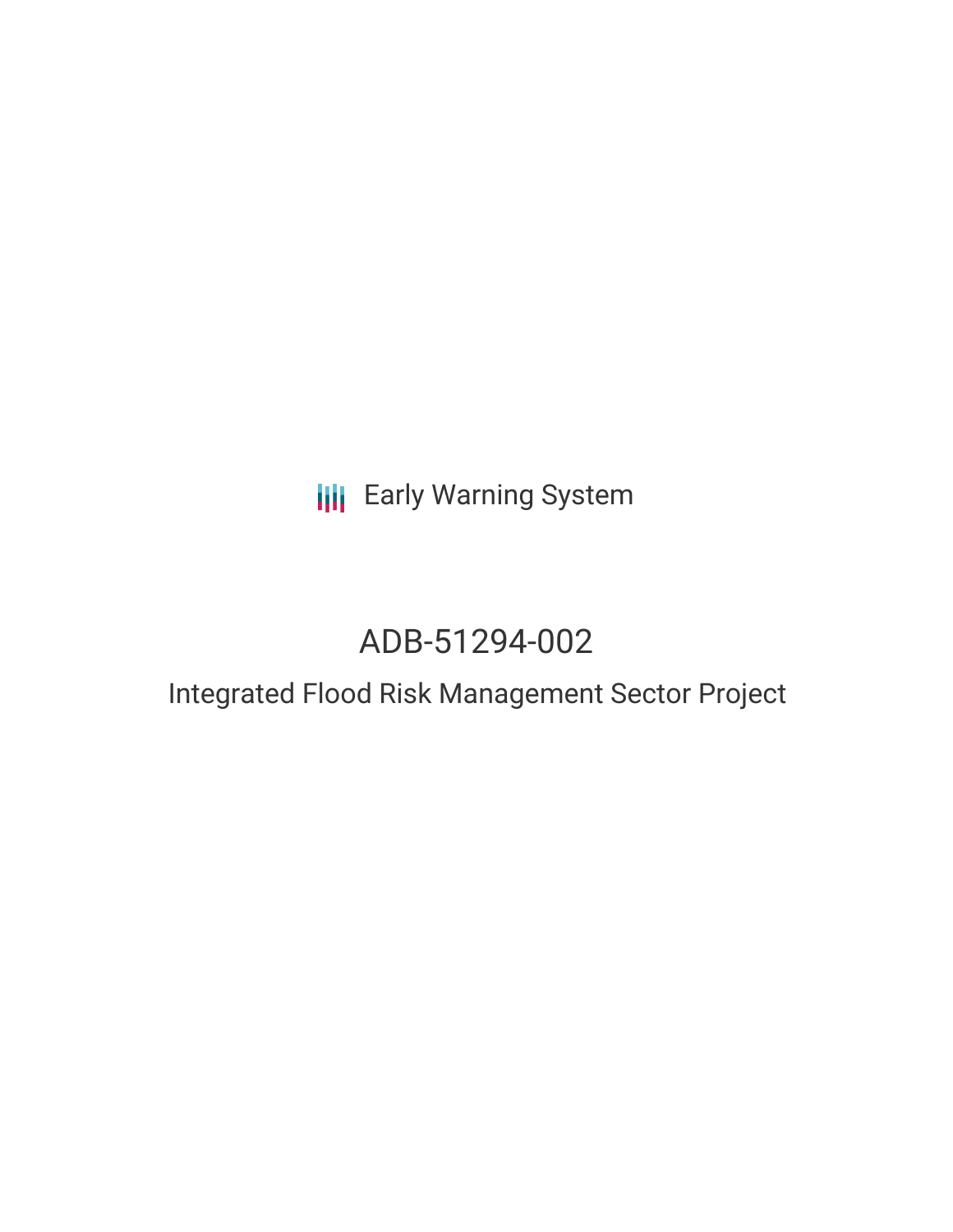

#### **Quick Facts**

| <b>Countries</b>               | Philippines                                                                   |
|--------------------------------|-------------------------------------------------------------------------------|
| <b>Specific Location</b>       | Abra River, Abulug River, Agus River, Buayan River, Jalaur River, Tagum River |
| <b>Financial Institutions</b>  | Asian Development Bank (ADB)                                                  |
| <b>Status</b>                  | Approved                                                                      |
| <b>Bank Risk Rating</b>        | U                                                                             |
| <b>Voting Date</b>             | 2018-06-21                                                                    |
| <b>Borrower</b>                | Government of the Philippines                                                 |
| <b>Sectors</b>                 | <b>Agriculture and Forestry</b>                                               |
| <b>Investment Type(s)</b>      | <b>Advisory Services</b>                                                      |
| <b>Investment Amount (USD)</b> | \$1.30 million                                                                |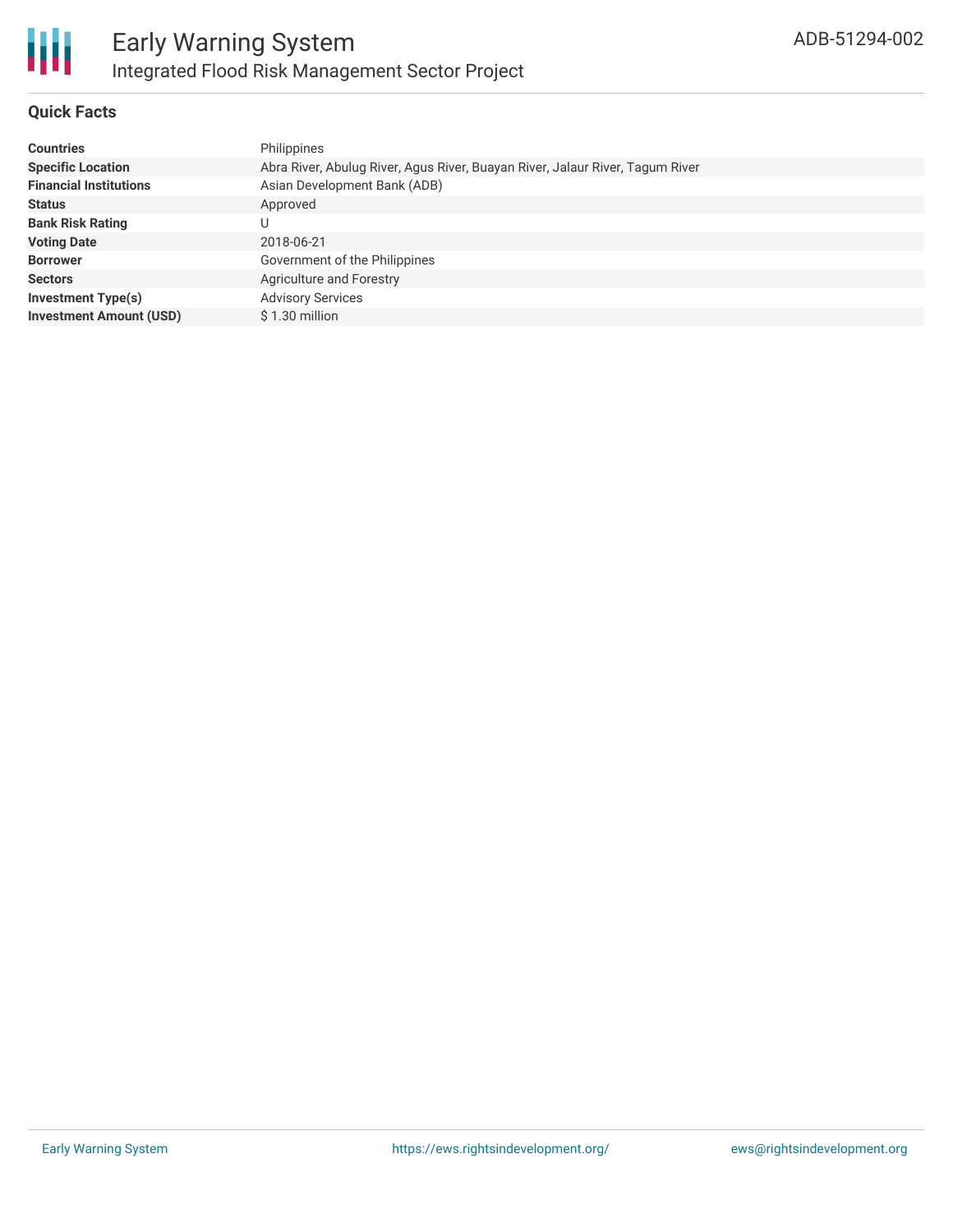

#### **Project Description**

According to ADB website, the Integrated Flood Risk Management Sector Project (the project) will assist the government of the Republic of Philippines (the government) to reduce flood risks in six river basins (Apayao-Abulog and Abra in Luzon, Jalaur in Visayas, and Agus, Buayan-Malungon, and Tagum-Libuganon in Mindanao) by (i) improving flood risk management (FRM) planning through strengthening data acquisition and data management, and improving flood protection asset management; (ii) rehabilitating and constructing flood protection infrastructure; and (iii) raising community awareness, and preparing and implementing disaster (flood) risk reduction and management plans to reduce different groups' vulnerabilities.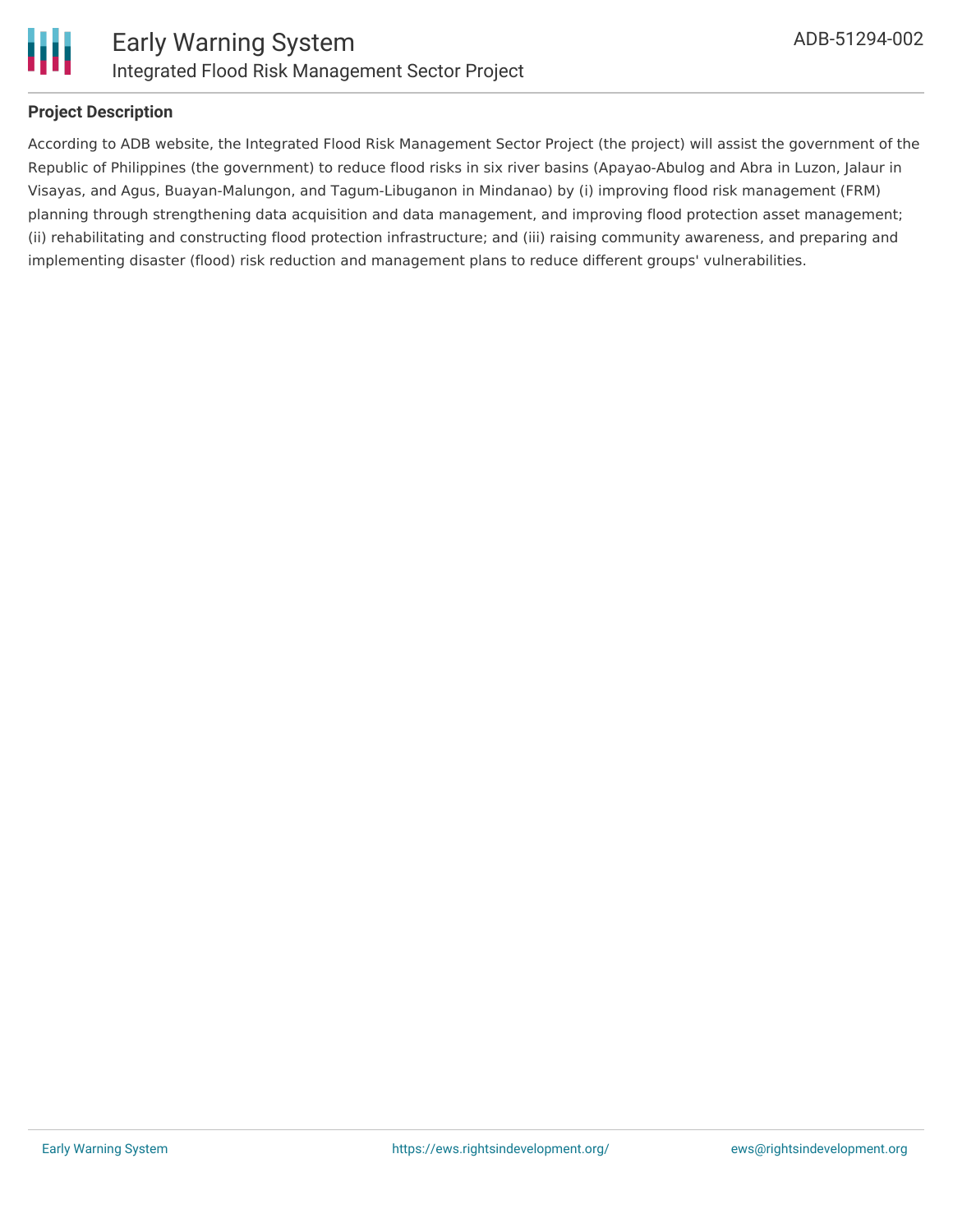

#### **Investment Description**

Asian Development Bank (ADB)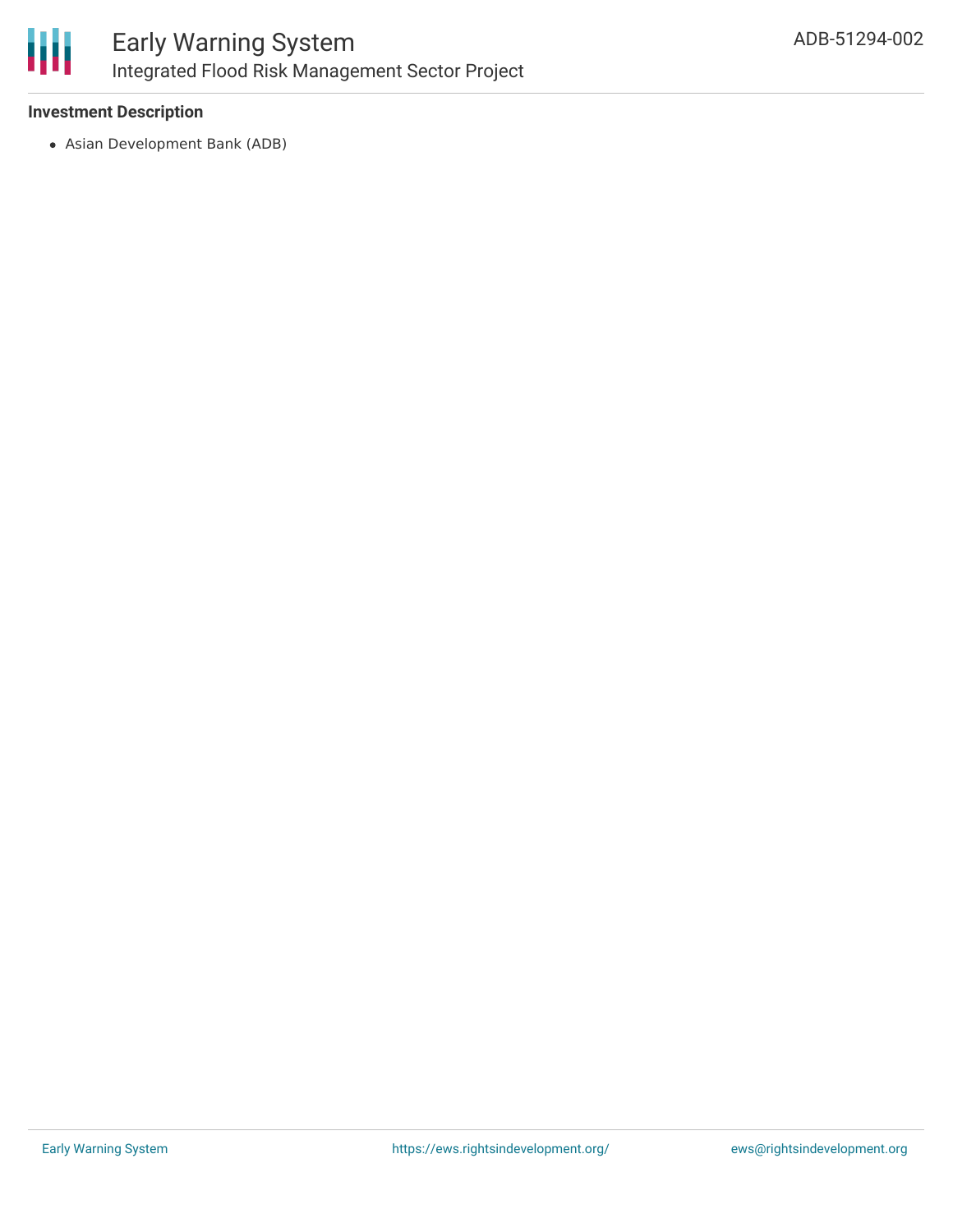#### **Contact Information**

Department of Public Works and Highways Emil K. Sadain, Undersecretary for UPMO Operations Email Address: sadain.emil@dpwh.gov.ph Office Address: ADB-PMO Bldg. 2nd St. Port Area, Manila Philippines

#### **ACCOUNTABILITY MECHANISM OF ADB**

The Accountability Mechanism is an independent complaint mechanism and fact-finding body for people who believe they are likely to be, or have been, adversely affected by an Asian Development Bank-financed project. If you submit a complaint to the Accountability Mechanism, they may investigate to assess whether the Asian Development Bank is following its own policies and procedures for preventing harm to people or the environment. You can learn more about the Accountability Mechanism and how to file a complaint at: http://www.adb.org/site/accountability-mechanism/main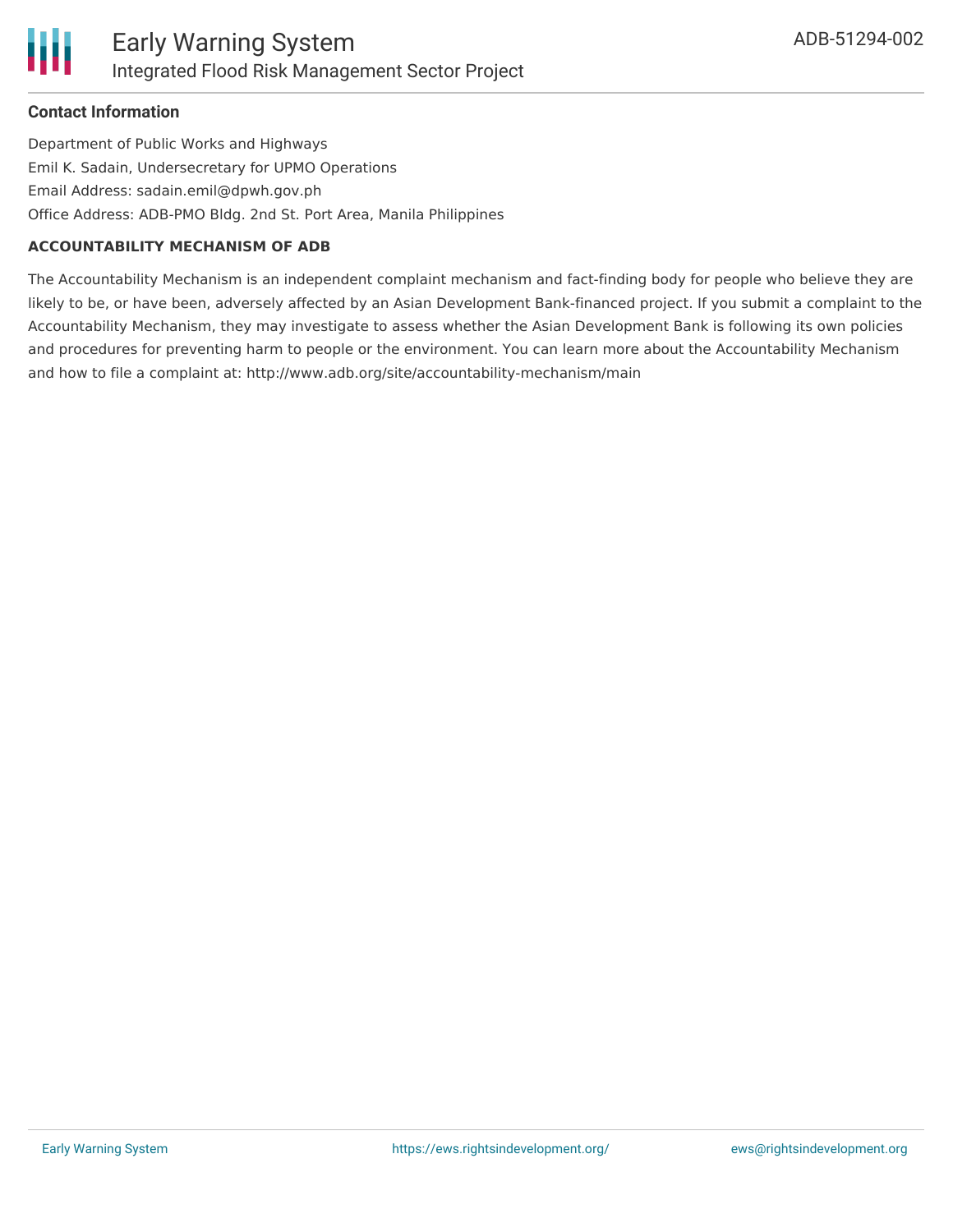

### Early Warning System Integrated Flood Risk Management Sector Project

#### **Bank Documents**

- Integrated Flood Risk [Management](https://ewsdata.rightsindevelopment.org/files/documents/02/ADB-51294-002_ATnoxM6.pdf) Sector Project: Initial Poverty and Social Analysis [\[Original](https://www.adb.org/projects/documents/phi-51294-002-ipsa) Source]
- Integrated Flood Risk [Management](https://ewsdata.rightsindevelopment.org/files/documents/02/ADB-51294-002_nvChZSP.pdf) Sector Project: Technical Assistance Report [\[Original](https://www.adb.org/projects/documents/phi-51294-002-tar) Source]
- Project [Disclosure](https://ewsdata.rightsindevelopment.org/files/documents/02/ADB-51294-002.pdf) PDF [\[Original](https://www.adb.org/printpdf/projects/51294-002/main) Source]
- Terms of Reference for [Consultants](https://ewsdata.rightsindevelopment.org/files/documents/02/ADB-51294-002_4ycX1YF.pdf) [\[Original](https://www.adb.org/projects/documents/phi-51294-002-tar) Source]